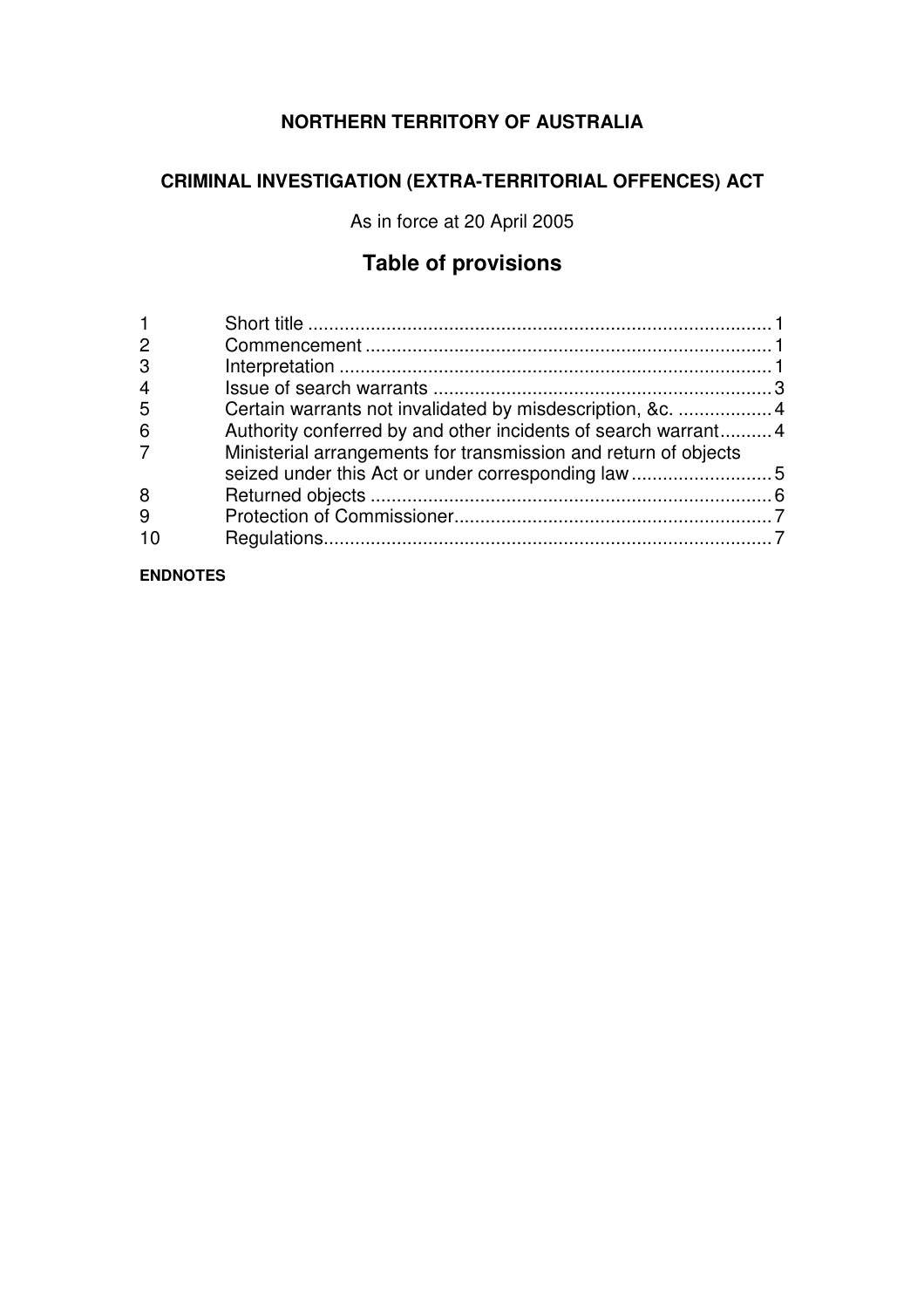# **NORTHERN TERRITORY OF AUSTRALIA**

This reprint shows the Act as in force at 20 April 2005. Any amendments that commence after that date are not included.

\_\_\_\_\_\_\_\_\_\_\_\_\_\_\_\_\_\_\_\_

\_\_\_\_\_\_\_\_\_\_\_\_\_\_\_\_\_\_\_\_

**CRIMINAL INVESTIGATION (EXTRA-TERRITORIAL OFFENCES) ACT** 

#### **An Act to provide for the issue of search warrants for the investigation in the Territory of certain offences against the law of a State or the Australian Capital Territory, and for other purposes**

#### **1 Short title**

This Act may be cited as the Criminal Investigation (Extra-territorial Offences) Act.

#### **2 Commencement**

This Act shall come into operation on a date to be fixed by the Administrator by notice in the Gazette.

## **3 Interpretation**

(1) In this Act:

#### **appropriate authority** means:

- (a) in relation to a State an authority exercising in relation to the Police Force of that State functions corresponding to those of the Commissioner of Police in relation to the Police Force of the Northern Territory; or
- (b) in relation to the Australian Capital Territory the Commissioner of the Australian Federal Police.

**Commissioner** means the Commissioner of Police appointed under the Police Administration Act.

**corresponding law** means a law of a State or of the Australian Capital Territory declared under subsection (3) to be a corresponding law.

*object* includes money and money's worth.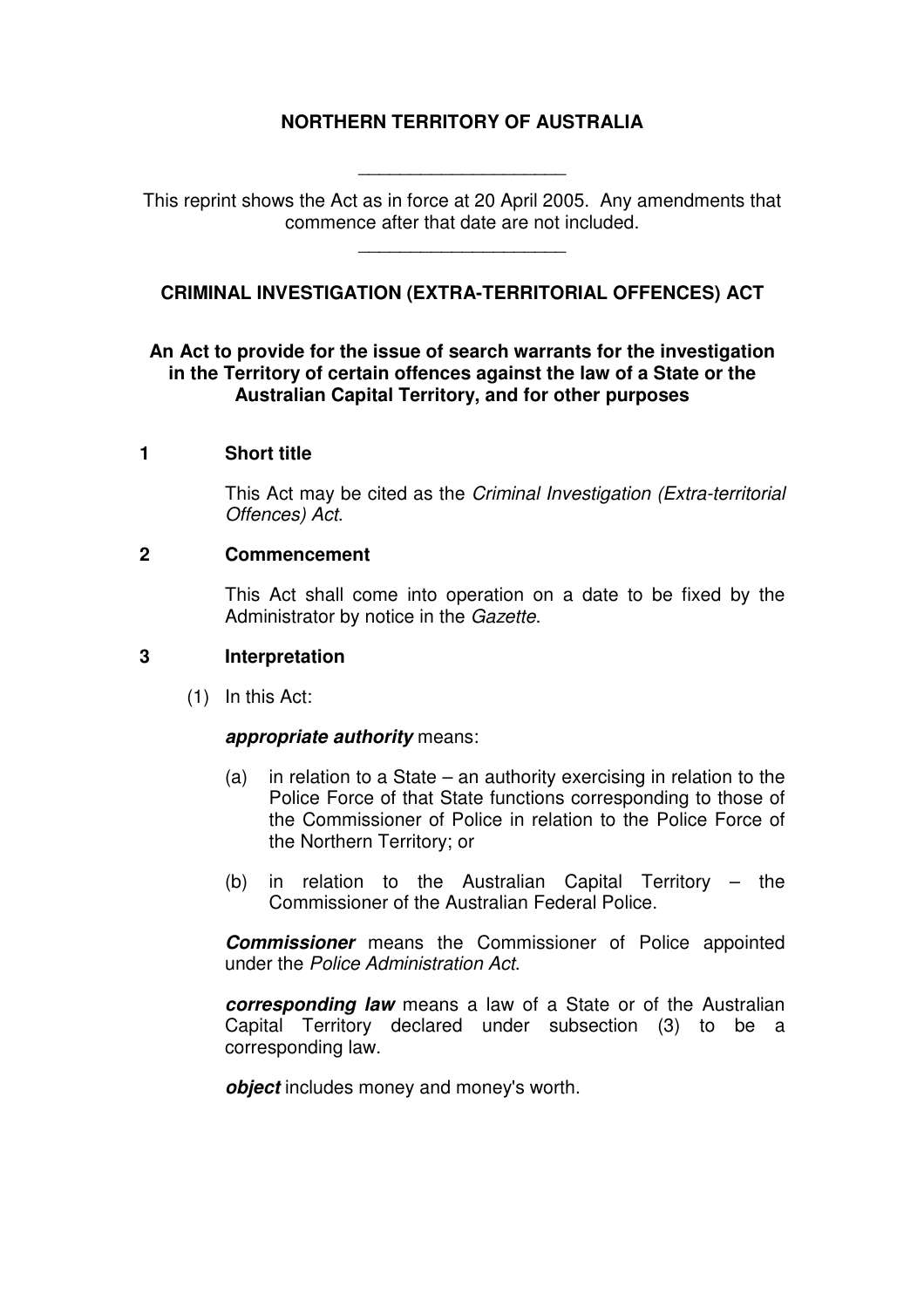**offence to which this Act applies** means an indictable offence against the law of a reciprocating State, being an offence arising from an act, omission, event or state of affairs which, if done or occurring in the Territory, would attract criminal liability under the law of the Territory.

**owner**, in relation to an object, includes a person entitled to possession of the object.

**premises** means a building, structure or place (whether built upon or not and whether enclosed or unenclosed) and includes an aircraft, vessel and vehicle.

**reciprocating State** means a State or the Australian Capital Territory, or another Territory:

- (a) in which a corresponding law is in force; and
- (b) in relation to which arrangements are in force under section 7.

**search warrant** means a warrant under this Act authorizing a search of premises or a person.

**State** means a State of the Commonwealth.

**telephone** includes any telecommunication device.

- (2) For the purposes of this Act:
	- (a) a thing obtained by the commission of an offence, used for the purpose of committing an offence, or in respect of which an offence has been committed;
	- (b) a thing that may afford evidence of the commission of an offence; or
	- (c) a thing intended to be used for the purpose of committing an offence,

is an object relevant to the investigation of the offence.

 (3) The Administrator may, by notice in the Gazette, declare a law of a State or of the Australian Capital Territory to be a corresponding law.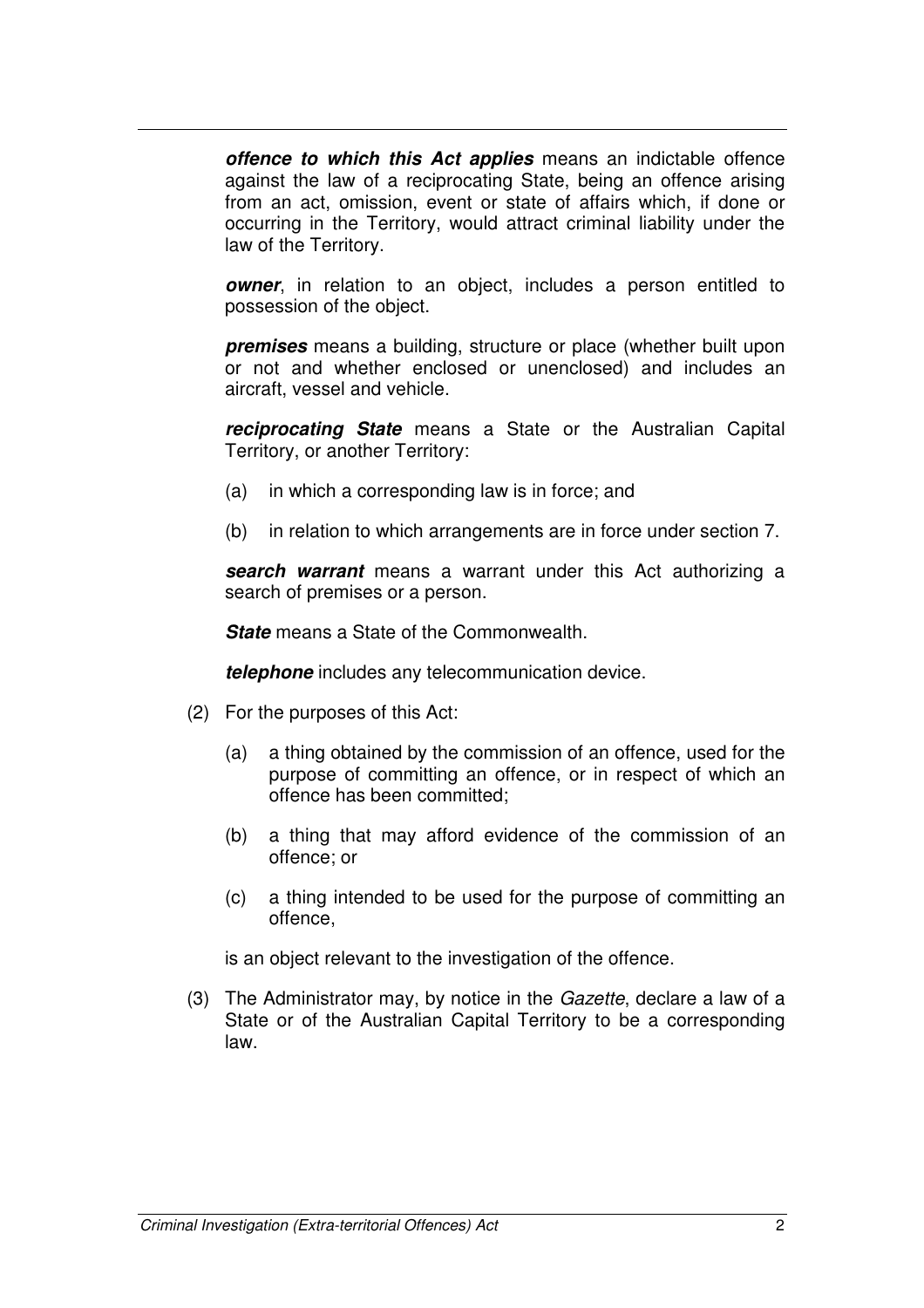## **4 Issue of search warrants**

- (1) Where, on the application of a member of the Police Force, a magistrate is satisfied that there are reasonable grounds to believe that:
	- (a) an offence to which this Act applies has been, is being or is intended to be, committed; and
	- (b) there is in or on premises, or on a person, an object relevant to the investigation of that offence,

the magistrate may issue a search warrant in respect of those premises or that person or both.

- (2) Subject to subsection (4), an application for the issue of a search warrant may be made either personally or by telephone.
- (3) The grounds of an application for a search warrant shall be verified by affidavit.
- (4) An application for the issue of a search warrant shall not be made by telephone unless, in the opinion of the applicant, it is impracticable for the applicant to make the application personally.
- (5) Where an application for the issue of a search warrant is made by telephone:
	- (a) the applicant shall inform the magistrate of his name, and of his rank and number in the Police Force, and the magistrate, on receiving that information, is entitled to assume, without further inquiry, that the applicant is a member of the Police Force;
	- (b) the applicant shall inform the magistrate of the grounds on which he seeks the issue of the search warrant;
	- (c) if it appears to the magistrate from the information furnished by the applicant that there are proper grounds for the issue of a search warrant, he shall inform the applicant of the facts on which he relies as grounds for the issue of the warrant and shall not proceed to issue the warrant unless the applicant undertakes to make an affidavit verifying those facts;
	- (d) if the applicant gives such an undertaking, the magistrate may then make out, and sign a search warrant, noting on the warrant the facts on which he relies as grounds for the issue of the warrant;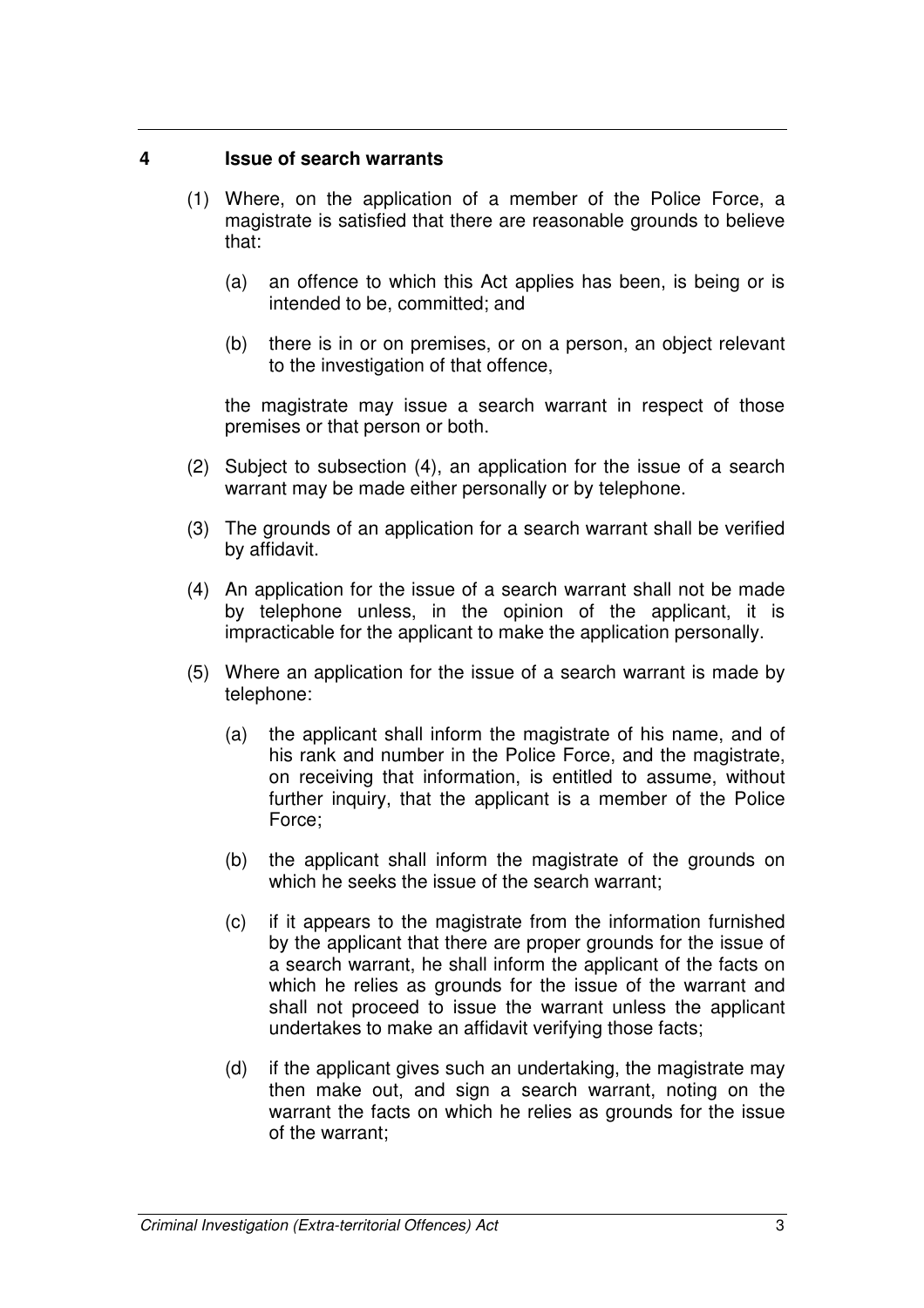- (e) the search warrant shall be deemed to have been issued, and shall come into force, when signed by the magistrate;
- (f) the magistrate shall inform the applicant of the terms of the search warrant; and
- (g) the applicant shall, as soon as practicable after the issue of the search warrant, forward to the magistrate an affidavit verifying the facts referred to in paragraph (c).
- (6) A magistrate who issues a search warrant under this section shall file the warrant, or a copy of the warrant, and the affidavit verifying the grounds on which the application for the warrant was made, in the court of summary jurisdiction.

## **5 Certain warrants not invalidated by misdescription, &c.**

A search warrant issued as the result of an application by telephone shall be valid and effective notwithstanding a technical defect in the warrant, including:

- (a) a clerical error;
- (b) an evident material miscalculation of figures; and
- (c) an evident material mistake in the description of premises, a person or a thing.

## **6 Authority conferred by and other incidents of search warrant**

- (1) A search warrant authorizes any member of the Police Force, with such assistance as he thinks necessary:
	- (a) to enter and search the premises to which the warrant relates and any thing in or on those premises; or
	- (b) to search any person to whom the warrant relates.
- (2) A member of the Police Force, or a person assisting him, may use such force as is reasonably necessary for the execution of a search warrant.
- (3) A member of the Police Force executing a search warrant may seize and remove any object that he believes, on reasonable grounds, to be relevant to the investigation of the offence in relation to which the warrant was issued.
- (4) An object seized and removed under subsection (3) shall be dealt with in accordance with arrangements in force under section 7.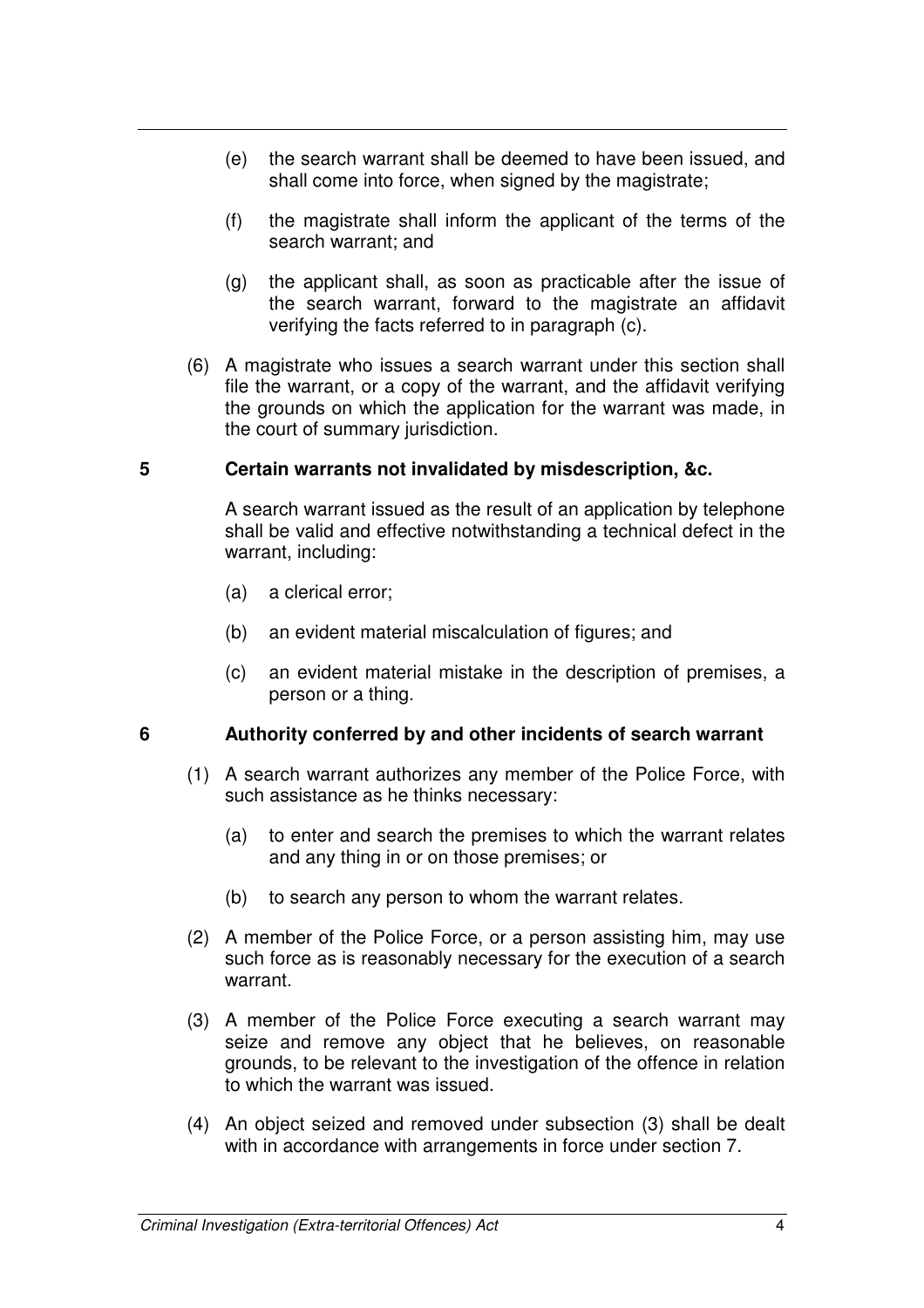- (5) A member of the Police Force who executes a search warrant:
	- (a) shall prepare a notice, in the prescribed form, containing:
		- (i) his name and rank;
		- (ii) the name of the magistrate who issued the warrant and the date and time of its issue; and
		- (iii) a description of all objects seized and removed in pursuance of the warrant; and
	- (b) shall, as soon as practicable after execution of the warrant, give the notice to the occupier of the premises in relation to which the warrant was issued or leave it for him in a prominent position on those premises and where a person is searched in pursuance of the warrant, he shall give a copy of the notice to that person.
- (6) A search warrant, if not executed before the expiration of 28 days after the date of its issue or, in the case of a search warrant issued as the result of an application by telephone, 14 days after the date of its issue, shall on the expiration of that period expire.

#### **7 Ministerial arrangements for transmission and return of objects seized under this Act or under corresponding law**

The Minister may enter into arrangements with a minister responsible for the administration of a corresponding law under which objects seized under:

- (a) this Act that may be relevant to the investigation of an offence against the law of the State or Territory in which the corresponding law is in force:
	- (i) are to be transmitted to the appropriate authority in that State or Territory for the purposes of investigation of, or proceedings in relation to, that offence; and
	- (ii) when no longer required for the purposes of such investigation or proceedings, are (unless disposed of by order or direction of a court) to be returned to the Commissioner; and
- (b) the corresponding law that may be relevant to the investigation of an offence against the law of the Territory:
	- (i) are to be transmitted to the Commissioner; and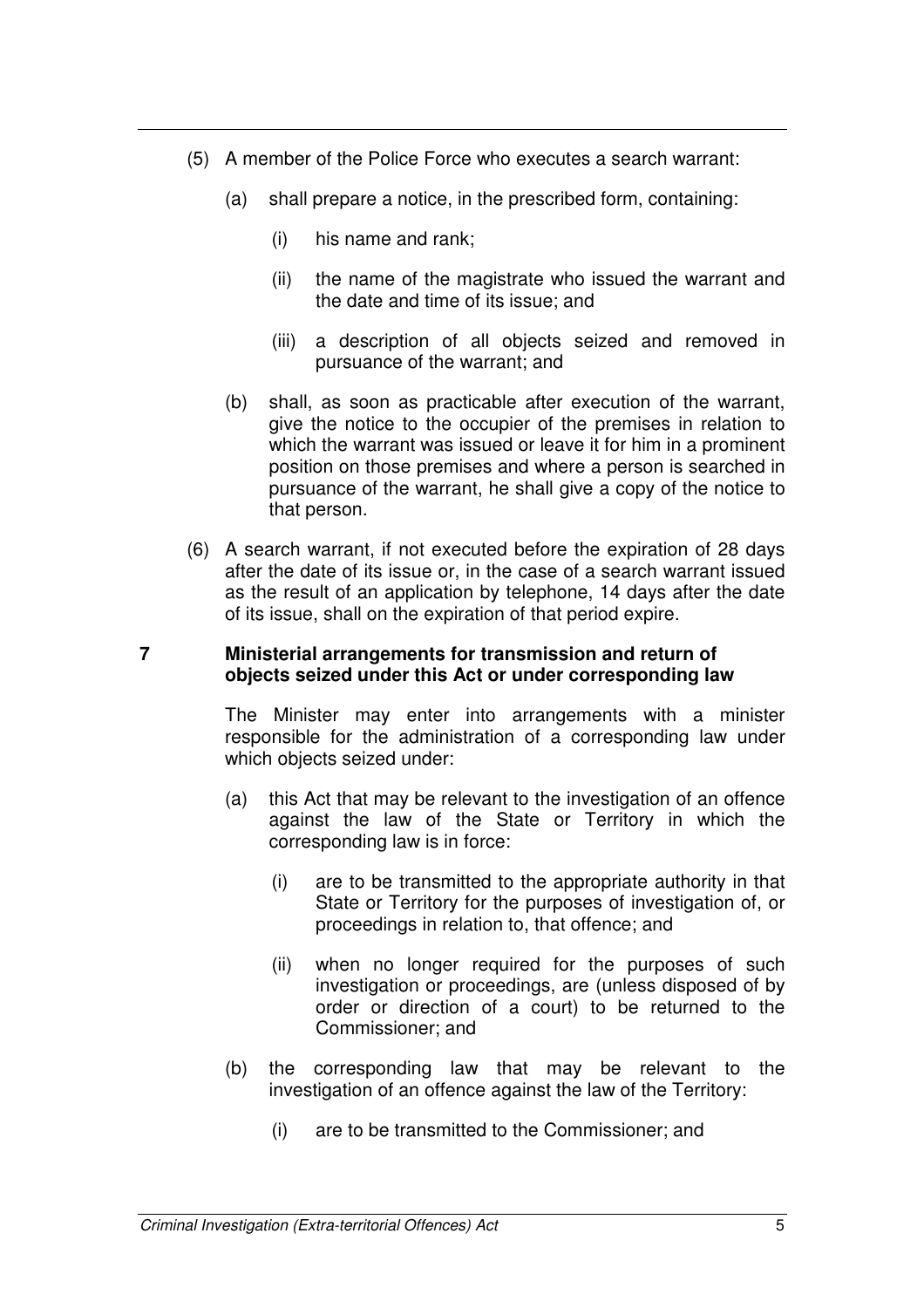(ii) when no longer required for the purposes of investigation of an offence, or proceedings in relation to an offence, are (unless disposed of by order or direction of a court) to be returned to the appropriate authority in the State or Territory in which they were seized.

## **8 Returned objects**

- (1) Where an object seized under this Act and transmitted to the appropriate authority under an arrangement referred to in section 7 is returned to the Commissioner in pursuance of that arrangement, the Commissioner shall, within 28 days after he received the object, by notice in writing, require the person from whom the object was seized, or a person appearing to the Commissioner to be the owner of the object, to claim delivery to him of the object.
- (2) If no claim is made within 21 days after the service of the notice under subsection (1), or within the 28 days referred to in subsection (1) the person from whom the object was seized or person who appears to the Commissioner to be the owner cannot, after reasonable inquiry, be located the object is forfeited to the Territory.
- (3) Where a person served with a notice under subsection (1) makes a claim for the delivery to him of an object to which the notice relates the Commissioner shall:
	- (a) where the object is required by the Commissioner in connection with the investigation of an offence – retain the object for that purpose; and
	- (b) in any other case:
		- (i) return the object to the claimant; or
		- (ii) refer the claim to the court of summary jurisdiction,

and advise the claimant, in writing, accordingly.

- (4) The court of summary jurisdiction may deal with a claim referred under subsection (3)(b)(ii) to it as if it were a claim made by a claimant of property under section 130B of the Justices Act.
- (5) All objects forfeited to the Territory under this section may be sold, destroyed or disposed of in such manner as is prescribed or, where no manner is prescribed, as the Commissioner thinks fit.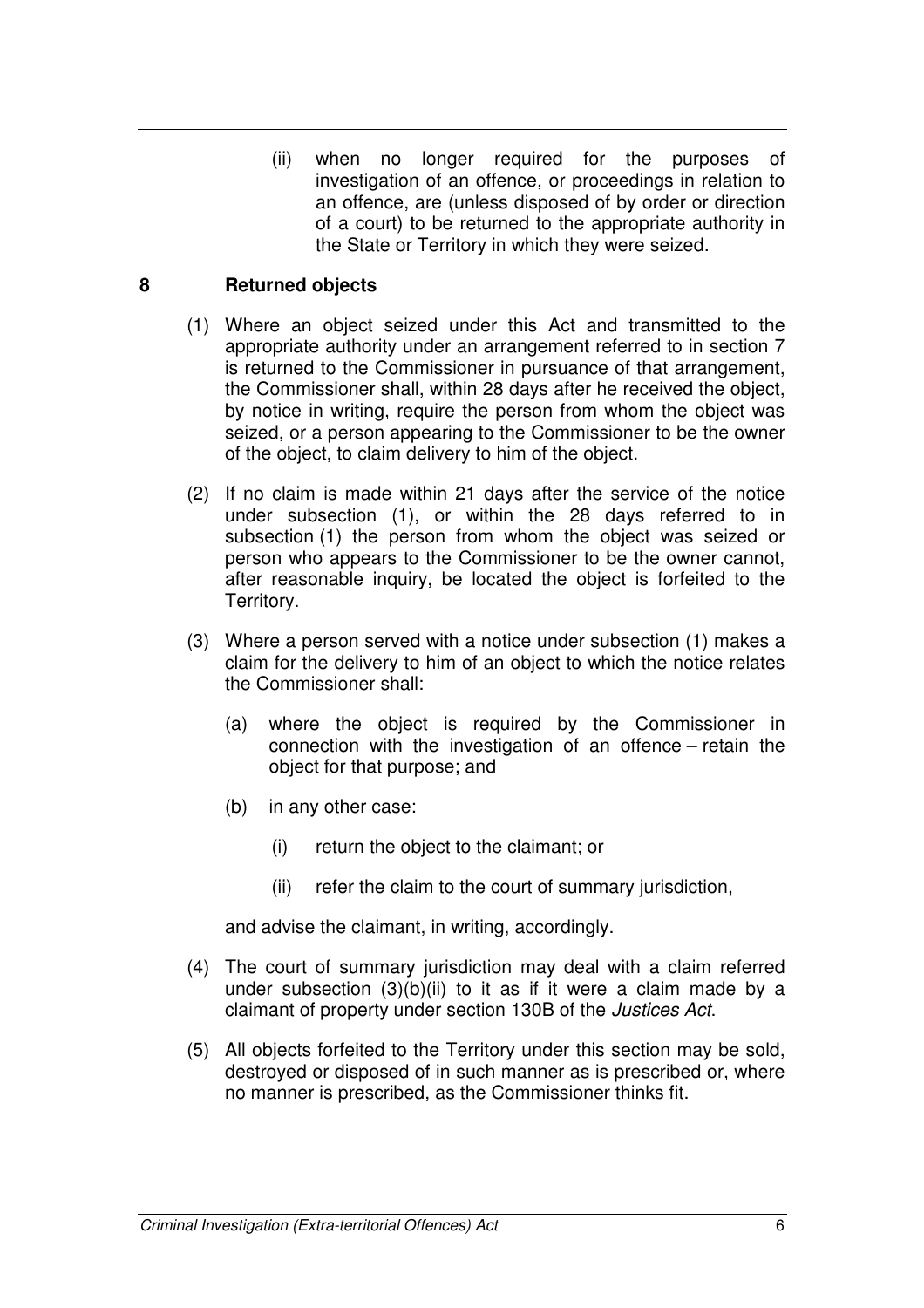## **9 Protection of Commissioner**

A criminal proceeding does not lie against the Commissioner for or in respect of an act or thing done or omitted to be done in good faith by him in his capacity as Commissioner in the exercise or purported exercise of a power under section 8.

# **10 Regulations**

The Administrator may make regulations, not inconsistent with this Act, prescribing matters:

- (a) required or permitted by this Act to be prescribed; or
- (b) necessary or convenient to be prescribed for carrying out or giving effect to this Act.